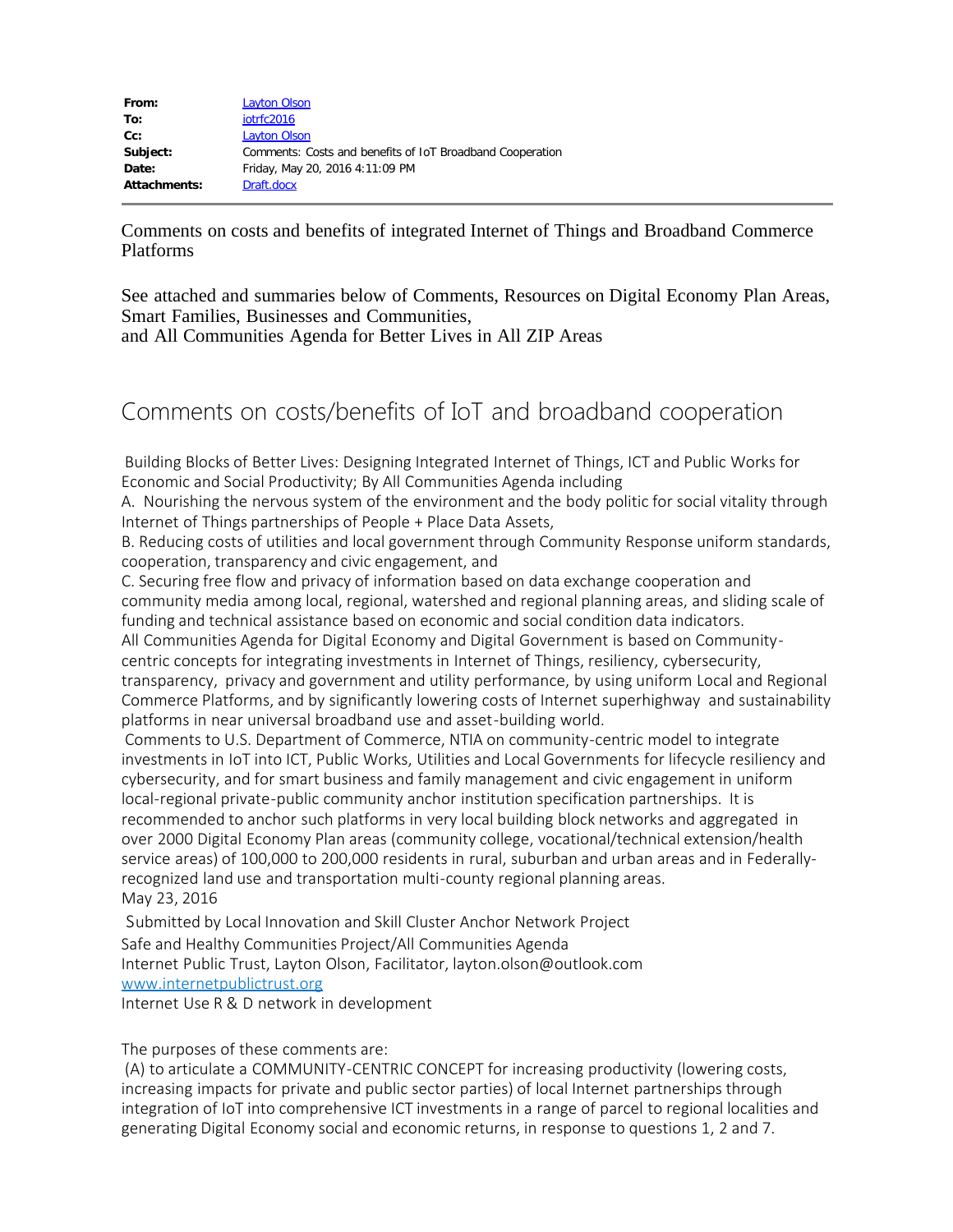(B) to recommend the adoption of CLASSIFICATION OF INTERNET OF THINGS THROUGH COMMON IOT-ICT-PUBLIC WORKS COOPERATIVE STANDARDS AND PROCEDURES in Digital Economy Building Block areas (see models in Resources below), defined as Local Utility, Learning, Commerce, and Public Service areas aggregated in Innovation and Skill Cluster/Healthcare/Community College/Vocational/Technical and Extension areas of 100,000 to 200,000 in over 2000 rural, suburban and urban areas in 56 states and territories, and as parts of Federally-recognized multicounty regional land use, transportation, public works and watershed planning areas, in response to questions 4, and 7.

 (C) to support COORDINATED FEDERAL AGENCY LEADERSHIP FOR LEVERAGING INVESTMENTS IN IOT-ICT-PUBLIC WORKS PLATFORMS to facilitate public and private IoT investments in infrastructure and natural resource resiliency, data indicators, cybersecurity, transparency, privacy, procurement and international standards and as part of data driven "return on investment" Digital Economy Commerce Platforms, including by US Department of Commerce NTIA, USDA RUS, FEMA, US Army Corps of Engineers and other Federal (built, natural environment, human service) agencies and initiatives such as NSF US Ignite community-university-developer advanced application partnerships to meet 7 national needs for broadband (FCC 2010). The purpose is to benefit from uniform localstate-Federal, low cost regional and local resiliency and environment community dashboard metrics and communication protocols, and facilitate commerce, culture and sustainability through Local Broadband Building Block model in cooperation with regions and watersheds in the Americas and around the world, in response to questions 7, 16-20, 26.

RESOURCES ON DIGITAL ECONOMY PLANNING AND BETTER INFORMATION FOR SMART FAMILIES, BUSINESSES AND COMMUNITIES Northwest Georgia Digital Economy Plan http://dr1.nwgrc.org/ PDF]Middle Georgia Digital [Economy](http://www.middlegeorgiarc.org/wp-content/uploads/2014/10/MG_DigitalEconomyPlan_FinalDraft1.pdf) Plan - Middle Georgia Regional ... *[www.middlegeorgiarc.org/.../MG\\_DigitalEconomyPlan\\_FinalDraft1.pdf](http://www.middlegeorgiarc.org/.../MG_DigitalEconomyPlan_FinalDraft1.pdf) PDF]Digital Economic Planning - the Atlanta Regional [Commission](http://www.atlantaregional.com/File%20Library/About%20Us/committee%20agendas/ELUC/lu_eluc_handouts_digitaleconplanbackgroundpaper_2014_03_13.pdf) [www.atlantaregional.com/.../lu\\_eluc\\_handouts\\_digitaleconplanbackgrou.](http://www.atlantaregional.com/.../lu_eluc_handouts_digitaleconplanbackgrou)..*

## **Important Links for Families, Businesses and Communities:**

*All [Communities](http://www.internetpublictrust.org/wp-content/uploads/2015/08/ALL-COMMUNITIES-AGENDA.docx) Agenda 9 Principles for Lifeline Internet for US Productivity and Savings for Digital [Government](http://www.internetpublictrust.org/wp-content/uploads/2015/08/9-Principles-for-Lifeline-Internet-for-US-Productivity-and-Savings-for-Digital-Government.docx) [Community](http://www.internetpublictrust.org/wp-content/uploads/2015/08/Community-Quality-of-Life-for-Families.docx) Quality of Life for Families 1 Pager [Everyone's](http://www.internetpublictrust.org/wp-content/uploads/2015/08/Eveyones-in-Business.docx) in Business Resource Guide for Business, Family and [Community](http://www.internetpublictrust.org/smart-information-for-business-family-and-community-choice-resource-guide-for-community-anchor-institutions-in-the-age-of-smart-card-connectivity/) Choice in Smart Card Age For Bronzeville [International](http://www.internetpublictrust.org/smart-information-for-business-family-and-community-choice-resource-guide-for-community-anchor-institutions-in-the-age-of-smart-card-connectivity/) Innovation Summit August 2014 Better [Information](http://www.internetpublictrust.org/better-information/) For Student and Community Choice What is a [Community](http://www.internetpublictrust.org/what-is-a-community-service-assembly/) Service Assembly*

*7 [National](http://www.internetpublictrust.org/7-national-needs/) Needs [Comments](http://www.internetpublictrust.org/wp-content/uploads/2015/08/Response-RFC-Questions-Universal-Agenda.docx) to US Council Principles for Lifeline [Modernization](http://www.internetpublictrust.org/awareness-resources/)*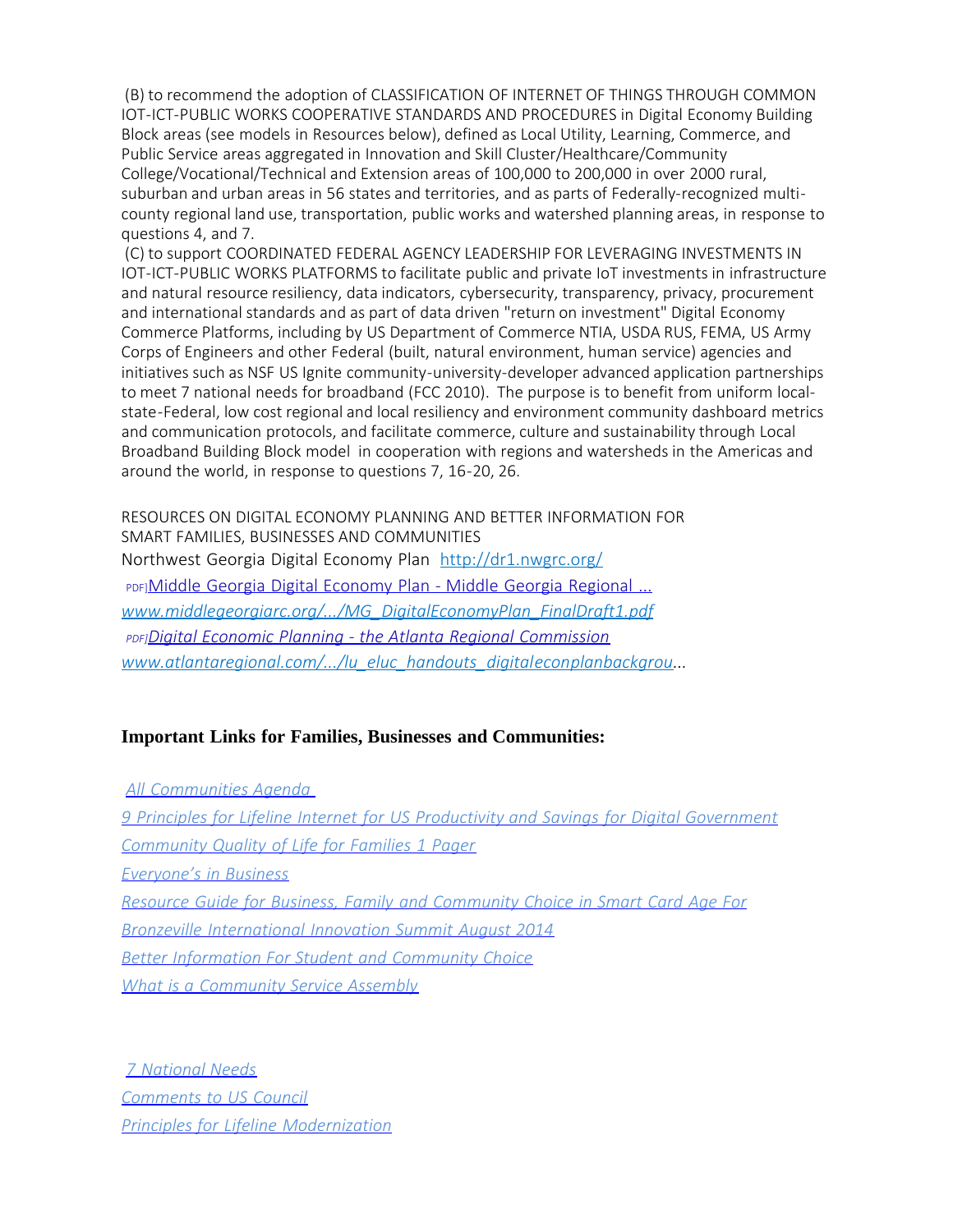*[Broadband](http://www.internetpublictrust.org/broadband-and-regional-planning/) and Regional [Planning](http://www.internetpublictrust.org/broadband-and-regional-planning/)  Lifeline Internet and [Productivity](https://www.benton.org/node/226782) of US Economy*

*Community Hall [Dashboard](http://communityhalldashboard.blogspot.com/)  Benton [Foundation](https://www.benton.org/) [Broadband](http://www.broadbandillinois.org/index.html) Illinois All Engines Running [Resources](http://www.internetpublictrust.org/wp-content/uploads/2015/08/All-Engines-Running-Resources.docx) [Community](http://www.internetpublictrust.org/wp-content/uploads/2015/08/Community-Quality-of-Life-for-Families.docx) Quality of Life for Families*

## ALL COMMUNITIES AGENDA FOR BETTER LIVES IN EVERY ZIP AREA

1. US Department of Commerce work through Broadband Opportunity Council, especially including n cooperation with US Department of Labor workforce and unemployment insurance programs, USDA RUS and university extension programs, and Department of Veterans Affairs to coordinate IoT and IoT-ICT-Public Works skill training, employment, small business and family management support through community colleges, including under common WORKFORCE INNOVATION AND OPPORTUNITY ACT PROGRAMS IN EACH DIGITAL ECONOMY PLAN AREA, EACH LINKED WITH UNIVERSITIES AND REGIONAL PLANNING AGENCIES, and with FCC, and Federal community, human service, and community media programs on annual local, state, and local programs on broadband adoption and use, with special focus in economic equity areas (see below).

2. White House, US Department of Commerce, USDA, US Ignite and Broadband Opportunity Council and Federal natural resources and resiliency agencies convene a meeting of States (Governors, Legislators, agencies), Local Governments, Communities, Watershed constituency parties and US and International technology companies, as well as possible inclusion of representatives of Internet Use programs and governments throughout the Americas, to LAUNCH A NATIONAL AND VERY LOCAL BROADBAND OR INTERNET AWARENESS, ADOPTION AND USE ANNUAL CAMPAIGN IN SCHOOLS, COMMUNITY CENTERS AND OTHER PLACES to introduce new and continuing Internet users (families, businesses, public and civic institutions) on the needs and benefits of Internet and Internet of Things. Such a campaign might include (such as Drawing Internet Horizons, in Sensors, in the Sky and Smart Places, and perhaps symbolized as local birds, and international bird flyways), and similar to public service campaign of US Forest Service (Smokey: only you can prevent forest fires). See model of consumer-friendly (for youth, adults, seniors, special needs persons) KeyPad Kid character designed in early 2000's for California Public Utility Commission to assist new users to cell phone use, created by KeyPad Kid Facebook Project, and bird graphics and characters used by Internet Public Trust.

3. US Department of Commerce work through EDA, Small Business Administration and Census Bureau, US Department of Transportation, USGS, NASA, NOAA, FCC, Energy, Interior, Agriculture and Land Use agencies ADOPT LOCAL AND REGIONAL ENERGY, COMMUNICATION AND UTILITIES COMMERCE PLATFORMS for use in Local and Regional Digital Economy, Transportation and Watershed Areas, including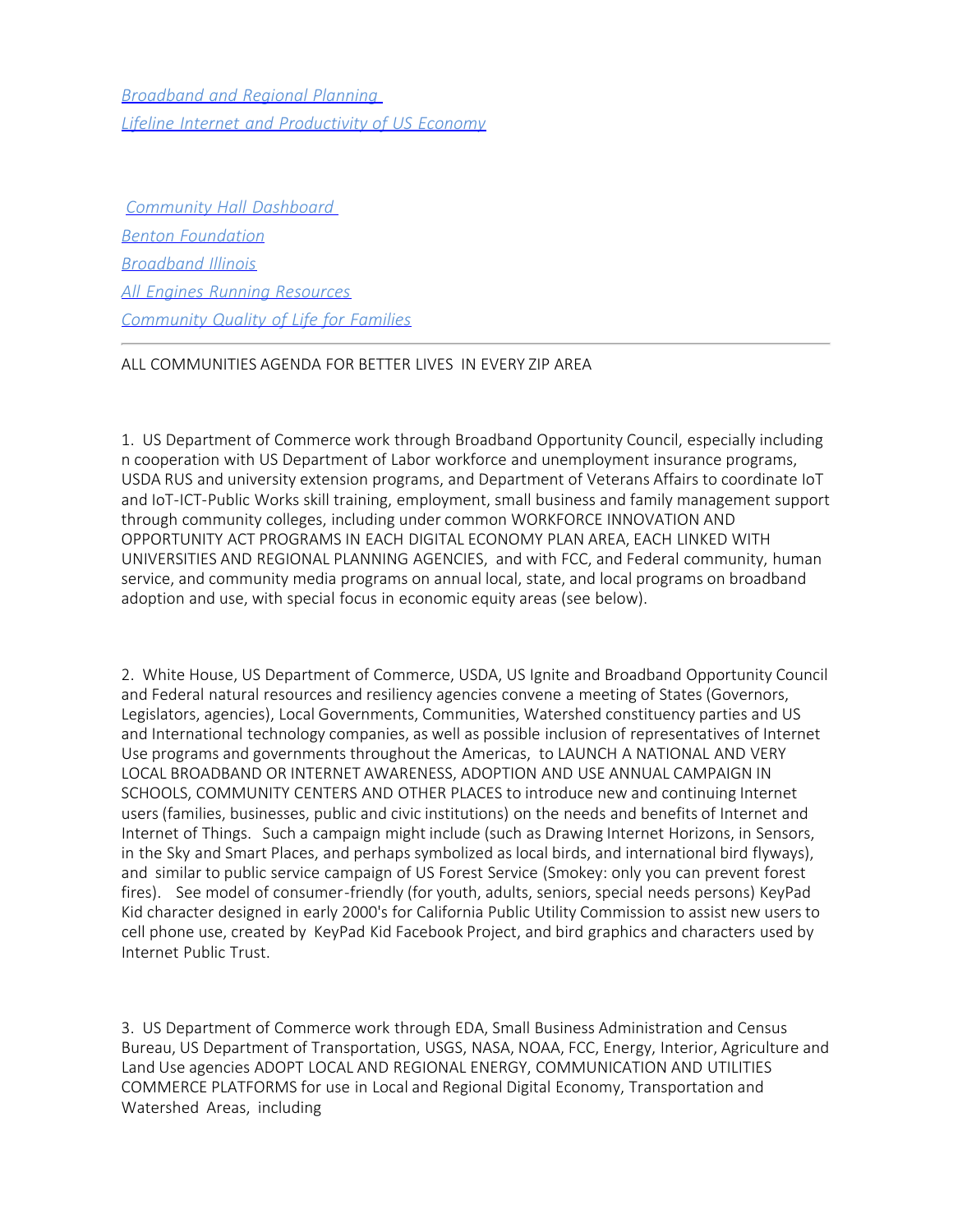a. Coordinating resources for regional planning agencies, regional development commissions and university advanced application research for Digital Economy planning for Public Works, Watersheds and Resiliency with State Digital Economy and Digital Government activities, platforms, funding and metrics, including Federal initiatives to encourage the adoption of state and local "dig once" "one tower/pole" and similar legislation, databases and use in every Broadband Building Block area and every American Community Survey area, and Federal initiatives for use of uniform financial data for local-state-national use in all Federally-assisted public works.

b. Coordinating standards for IoT-ICT in every utility area for the transition from smart metering to smart management of built and natural environments, and coordination with State departments of commerce and with business 'site selection' and community development parties for uniform listing of IoT, ICT and Energy standards for each parcel or tract listed in state-supported "location listings" for review by public and private parties in making decisions about new or expanded facilities.

c.. Coordinating with USPS, Internet companies and logistics companies for Local Logistics Area cooperation in every ZIP area (over 43,000), and linked with Local government, chamber of commerce and Digital Economy Plan areas.

4. US Department of Commerce NTIA and Census Bureau work through NIST, US Ignite advanced application metric projects, and digital government infrastructure and service companies CREATE STANDARDS AND PROCEDURES FOR for real time/near real time COMMUNITY DASHBOARDS and monthly reports on local conditions, including to develop a nationally distributed MONTHLY QUALITY OF LIFE INDEX.

5. US Department of Commerce, working with Departments of Agriculture, Labor, Education and Health and Human Services and with State Broadband Councils and Regional Planning Agencies and Commissions ADOPT AN EVERYONE'S IN BUSINESS: EVERY ZIP AREA COUNTS program for tapping the resources of families, businesses and communities in data driven social innovation initiatives, including

A. Federal, state and local financing of Community Anchor Institution civic-public networks to substantially contribute to economic equity by investing the most in locations with the highest potential for social productivity improvements in family health, skills, housing, safety, utility and watershed conditions (such as full grants in bottom half of economic or social conditions, and partial support grants in top half of economic and social conditions), including for broadband adoption, use and support among lesser connected families, businesses, civic and public institutions.

B. Federal, state and local financing of Community Response networks and activities, such as through a sliding scale of grants (no match other than in kind interoperable database and community hosting capacity, and willingness to partner with local community college, health providers, universities, utilities, businesses, public agencies and civic institutions.

C. Federal, state and local governments and regional planning organizations grant funding for Internet Use Support capacity-building partnerships with local community foundations, community investment parties, and technology incubator, support and technology park to provide formula funding for CAI and Community Response networks, Foreclosure Recovery networks or networks which seek to build capacity to improve communities in one or more areas.

D. Federal government provide guidelines for states to develop Digital Economy and Digital Government comprehensive planning to all Digital Economy areas in the state, including in partnership with community college/workforce and university research/university extension in all